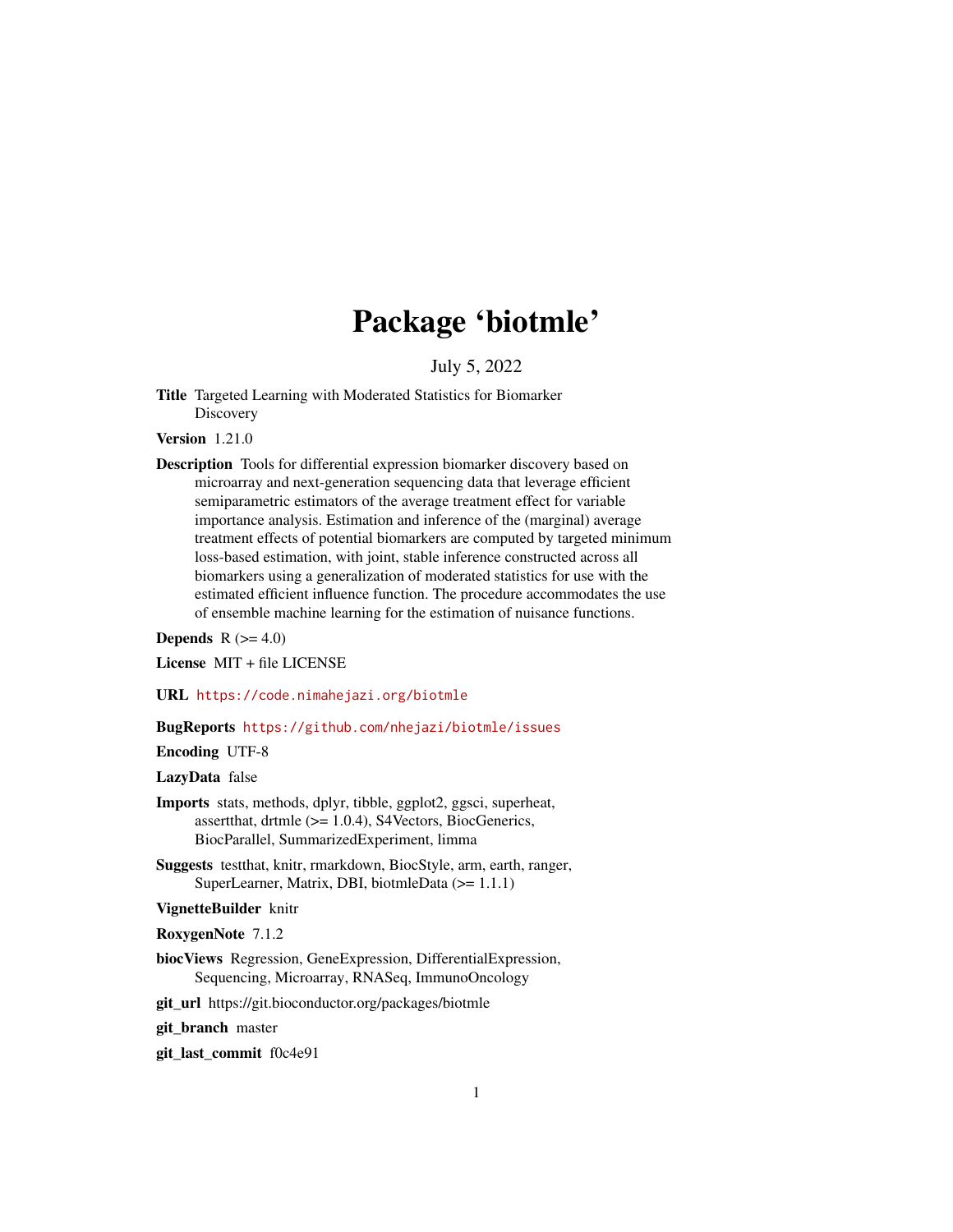git\_last\_commit\_date 2022-04-26

Date/Publication 2022-07-05

Author Nima Hejazi [aut, cre, cph] (<<https://orcid.org/0000-0002-7127-2789>>), Alan Hubbard [aut, ths] (<<https://orcid.org/0000-0002-3769-0127>>), Mark van der Laan [aut, ths] (<<https://orcid.org/0000-0003-1432-5511>>), Weixin Cai [ctb] (<<https://orcid.org/0000-0003-2680-3066>>), Philippe Boileau [ctb] (<<https://orcid.org/0000-0002-4850-2507>>)

Maintainer Nima Hejazi <nh@nimahejazi.org>

# R topics documented:

| $plot. bioTIME \ldots \ldots \ldots \ldots \ldots \ldots \ldots \ldots \ldots \ldots \ldots \ldots$ |  |
|-----------------------------------------------------------------------------------------------------|--|
|                                                                                                     |  |
|                                                                                                     |  |
|                                                                                                     |  |
|                                                                                                     |  |

biomarkertmle *Biomarker Evaluation with Targeted Minimum Loss Estimation of the ATE*

# Description

Computes the causal target parameter defined as the difference between the biomarker expression values under treatment and those same values under no treatment, using Targeted Minimum Loss Estimation.

#### Usage

```
biomarkertmle(
  se,
  varInt,
  normalized = TRUE,
  ngscounts = FALSE,
  bppar_type = BiocParallel::MulticoreParam(),
  bppar_debug = FALSE,
  cv_folds = 1,
  g_lib = c("SL.mean", "SL.glm", "SL.bayesglm"),
```
<span id="page-1-0"></span>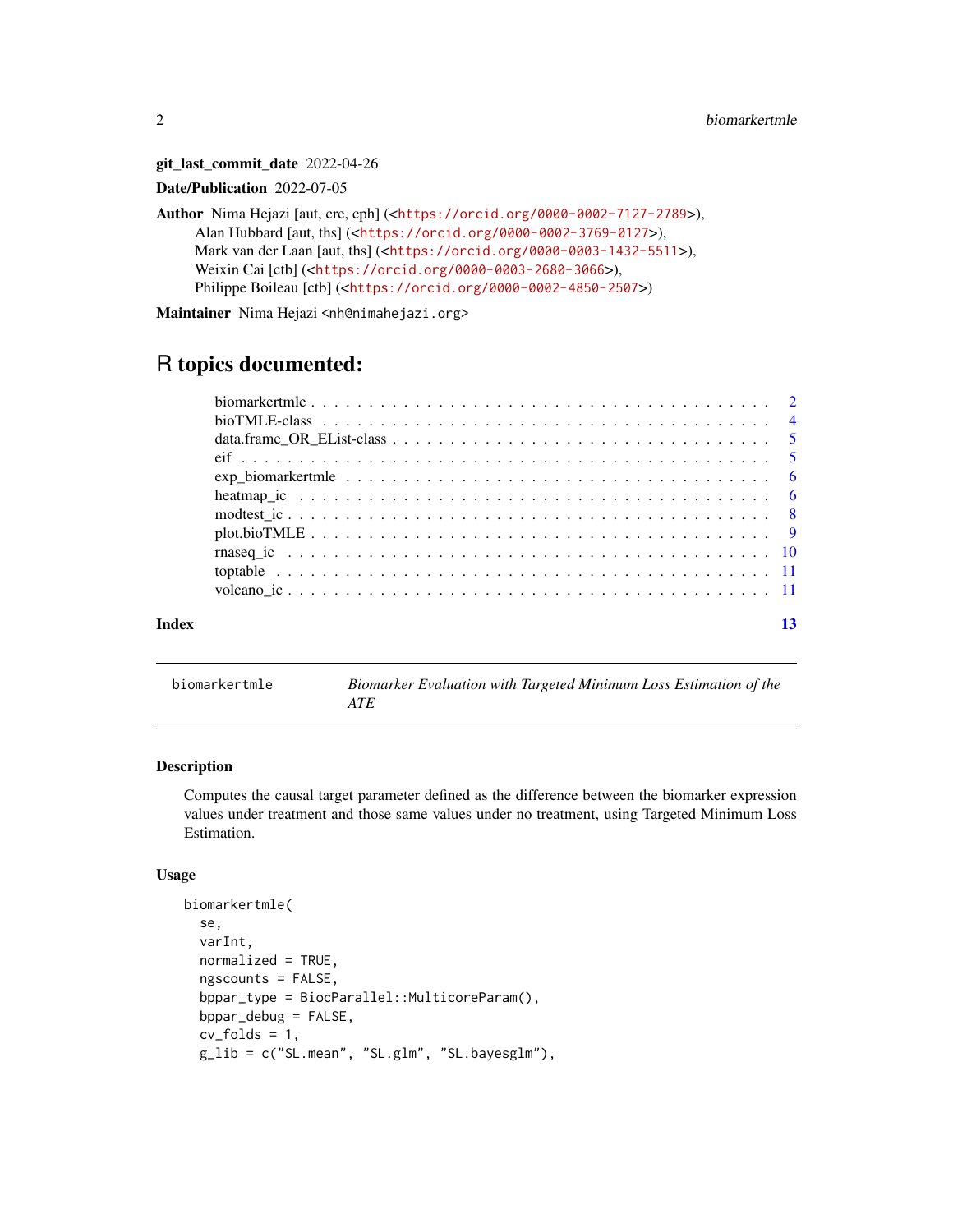# <span id="page-2-0"></span>biomarkertmle 3

```
Q_lib = c("SL.mean", "SL.bayesglm", "SL.earth", "SL.ranger"),
  ...
\overline{\phantom{a}}
```
# Arguments

| se                 | A SummarizedExperiment containing microarray expression or next-generation<br>sequencing data in the assays slot and a matrix of phenotype-level data in the<br>colData slot.                                                                                                                                                            |
|--------------------|------------------------------------------------------------------------------------------------------------------------------------------------------------------------------------------------------------------------------------------------------------------------------------------------------------------------------------------|
| varInt             | A numeric indicating the column of the design matrix corresponding to the<br>treatment or outcome of interest (in the colData slot of the SummarizedExperiment<br>argument "se").                                                                                                                                                        |
| normalized         | A logical indicating whether the data included in the assay slot of the input<br>SummarizedExperiment object has been normalized externally. The default is<br>set to TRUE with the expectation that an appropriate normalization method has<br>been applied. If set to FALSE, median normalization is performed for microarray<br>data. |
| ngscounts          | A logical indicating whether the data are counts generated from a next-generation<br>sequencing experiment (e.g., RNA-seq). The default setting assumes continuous<br>expression measures as generated by microarray platforms.                                                                                                          |
| bppar_type         | A parallelization option specified by BiocParallel. Consult the manual page<br>for BiocParallelParam for possible types and their descriptions. The default<br>for this argument is MulticoreParam, for multicore evaluation.                                                                                                            |
| bppar_debug        | A logical indicating whether or not to rely upon pkgBiocParallel. Setting this<br>argument to TRUE, replaces the call to bplapply by a call to lapply, which<br>significantly reduces the overhead of debugging. Note that invoking this option<br>overrides all other parallelization arguments.                                        |
| cv_folds           | A numeric scalar indicating how many folds to use in performing targeted min-<br>imum loss estimation. Cross-validated estimates have been demonstrated to al-<br>low relaxation of certain theoretical conditions and and accommodate the con-<br>struction of more conservative variance estimates.                                    |
| $g$ <sup>lib</sup> | A character vector specifying the library of machine learning algorithms for<br>use in fitting the propensity score $P(A = a   W)$ .                                                                                                                                                                                                     |
| $Q_{\perp}$ lib    | A character vector specifying the library of machine learning algorithms for<br>use in fitting the outcome regression $E[Y A,W]$ .                                                                                                                                                                                                       |
| $\cdots$           | Additional arguments to be passed to drtmle in computing the targeted mini-<br>mum loss estimator of the average treatment effect.                                                                                                                                                                                                       |

### Value

S4 object of class biotmle, inheriting from SummarizedExperiment, with additional slots tmleOut and call, among others, containing TML estimates of the ATE of exposure on biomarker expression.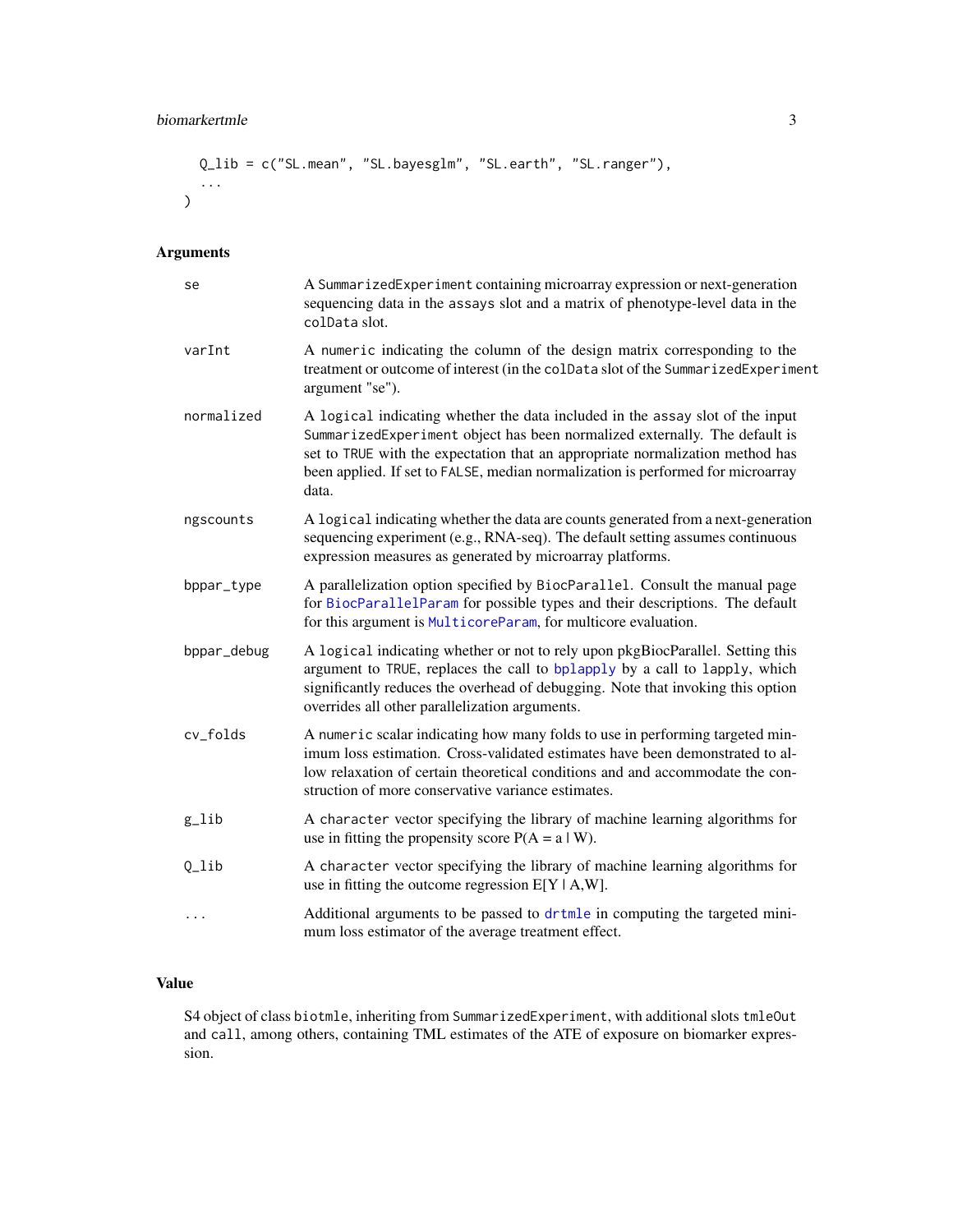# Examples

```
library(dplyr)
library(biotmleData)
library(SuperLearner)
library(SummarizedExperiment)
data(illuminaData)
colData(illuminaData) <- colData(illuminaData) %>%
  data.frame() %>%
  mutate(age = as.numeric(age > median(age))) %>%
  DataFrame()
benz_idx <- which(names(colData(illuminaData)) %in% "benzene")
biomarkerTMLEout <- biomarkertmle(
  se = illuminaData[1:2, ],
  varInt = benz_idx,
  bppar_type = BiocParallel::SerialParam(),
  g<sub>-</sub>lib = c("SL.mean", "SL.glm"),
  Q_{\text{l}}ib = c("SL.mean", "SL.glm")
\overline{)}
```
bioTMLE-class *Constructor for class bioTMLE*

# Description

Constructor for class bioTMLE

#### Value

class biotmle object, sub-classed from SummarizedExperiment.

```
library(SummarizedExperiment)
library(biotmleData)
data(illuminaData)
example_biotmle_class <- function(se) {
 call <- match.call(expand.dots = TRUE)
 biotmle <- .biotmle(
   SummarizedExperiment(
     assays = assay(se),
     rowData = rowData(se),
     colData = colData(se)
   ),
   call = call,ateOut = as.numeric(rep(NA, 10)),
   tmleOut = as.data.frame(matrix(NA, 10, 10)),
```
<span id="page-3-0"></span>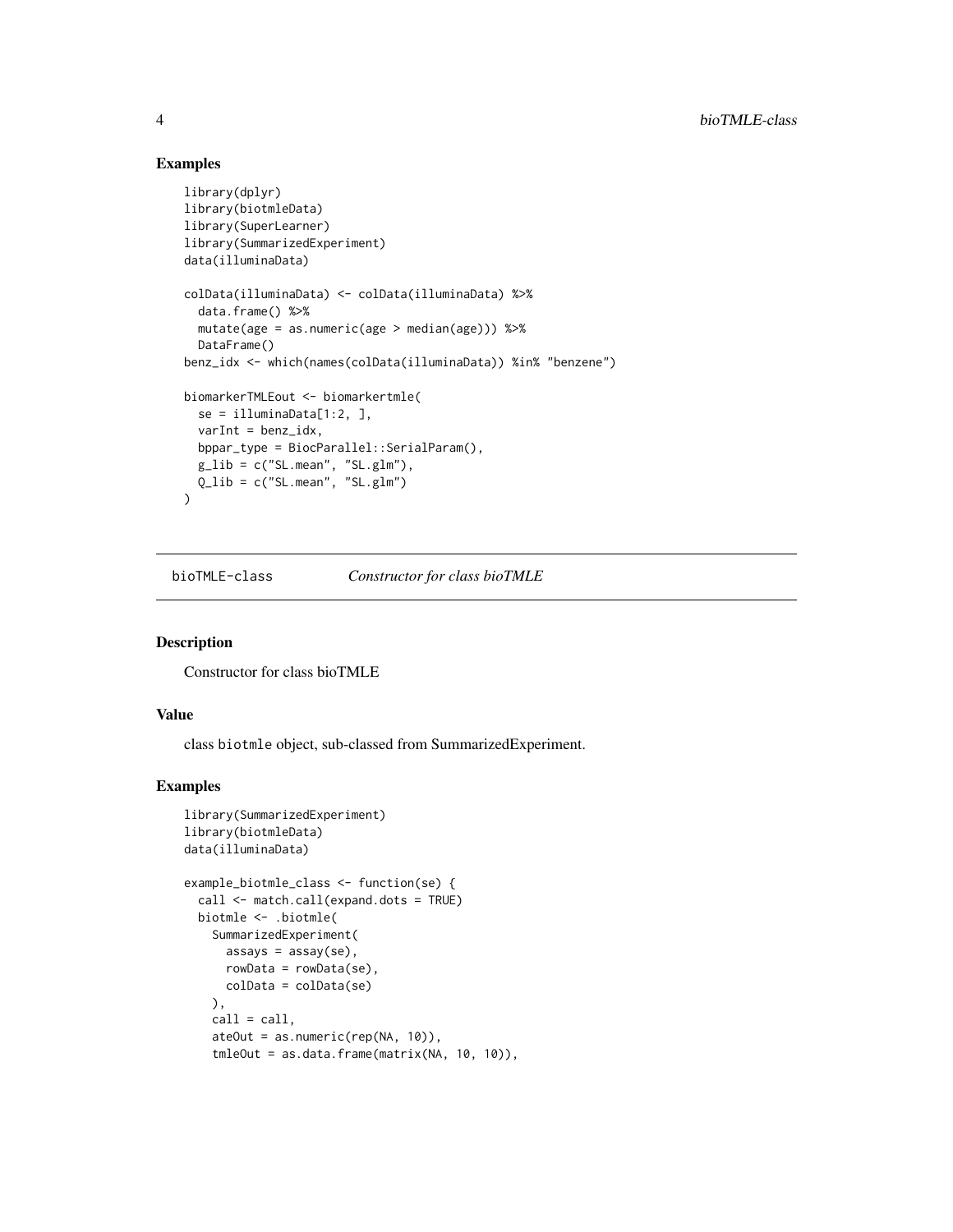```
topTable = as.data.frame(matrix(NA, 10, 10))
  \lambdareturn(biotmle)
}
```
example\_class <- example\_biotmle\_class(se = illuminaData)

data.frame\_OR\_EList-class *S4 class union data.frame\_OR\_EList*

# Description

Virtual class union containing members of data.frame and limma::Elist, used internally to handle situations when a returned object has a type that cannot be guessed from the function call.

# Value

fusion of classes data.frame and EList, used within .biotmle by class bioTMLE to handle uncertainty in the object passed to slot "tmleOut".

eif *Accessor for Table of Raw Efficient Influence Function Values*

# Description

Accessor for Table of Raw Efficient Influence Function Values

#### Usage

eif(object)

#### Arguments

object S4 object of class bioTMLE.

#### Value

contents of tmleOut slot of object of class biotmle.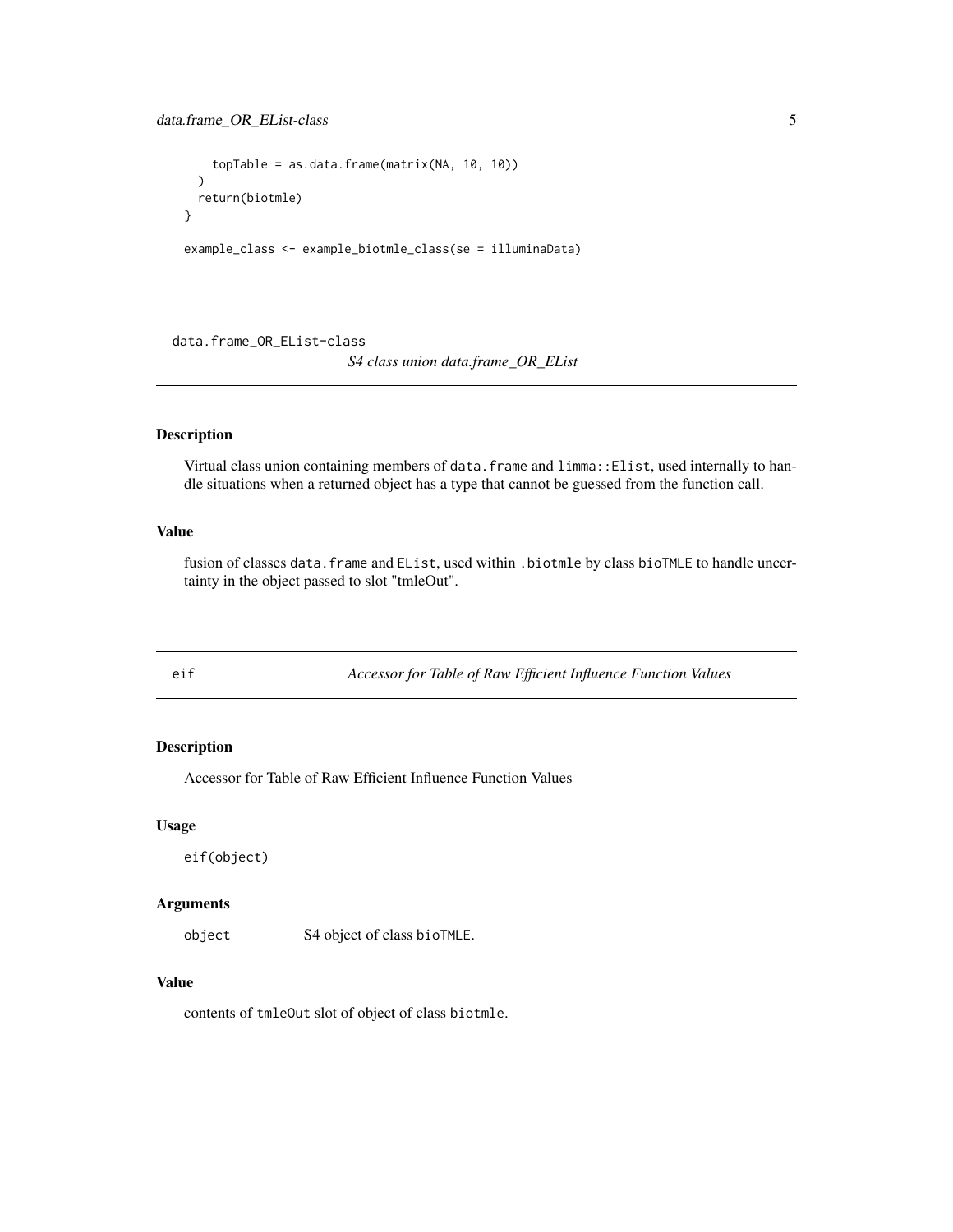<span id="page-5-0"></span>

This function performs influence curve-based estimation of the effect of an exposure on biological expression values associated with a given biomarker, controlling for a user-specified set of baseline covariates.

#### Usage

```
exp_biomarkertmle(Y, A, W, g_lib, Q_lib, cv_folds, ...)
```
#### **Arguments**

| Y                  | A numeric vector of expression values for a given biomarker.                                                                                                                                                                                            |
|--------------------|---------------------------------------------------------------------------------------------------------------------------------------------------------------------------------------------------------------------------------------------------------|
| A                  | A numeric vector of discretized exposure vector (e.g., from a design matrix<br>whose effect on expression values is of interest.                                                                                                                        |
| W                  | A Matrix of numeric values corresponding to baseline covariates to be marginal-<br>ized over in the estimation process.                                                                                                                                 |
| $g$ <sup>lib</sup> | A character vector identifying the library of learning algorithms to be used in<br>fitting the propensity score $P[A = a   W]$ .                                                                                                                        |
| Q_lib              | A character vector identifying the library of learning algorithms to be used in<br>fitting the outcome regression $E[Y \mid A, W]$ .                                                                                                                    |
| cv_folds           | A numeric scalar indicating how many folds to use in performing targeted mini-<br>mum loss estimation. Cross-validated estimates are more robust, allowing relax-<br>ing of theoretical conditions and construction of conservative variance estimates. |
| $\cdot$            | Additional arguments passed to dr tmle in computing the targeted minimum loss<br>estimator of the average treatment effect.                                                                                                                             |

# Value

TMLE-based estimate of the relationship between biomarker expression and changes in an exposure variable, computed iteratively and saved in the tmleOut slot in a biotmle object.

heatmap\_ic *Heatmap for class biotmle*

#### Description

Heatmap of contributions of a select subset of biomarkers to the variable importance measure changes as assessed by influence curve-based estimation, across all subjects. The heatmap produced performs supervised clustering, as per Pollard & van der Laan (2008) <doi:10.2202/1544-6115.1404>.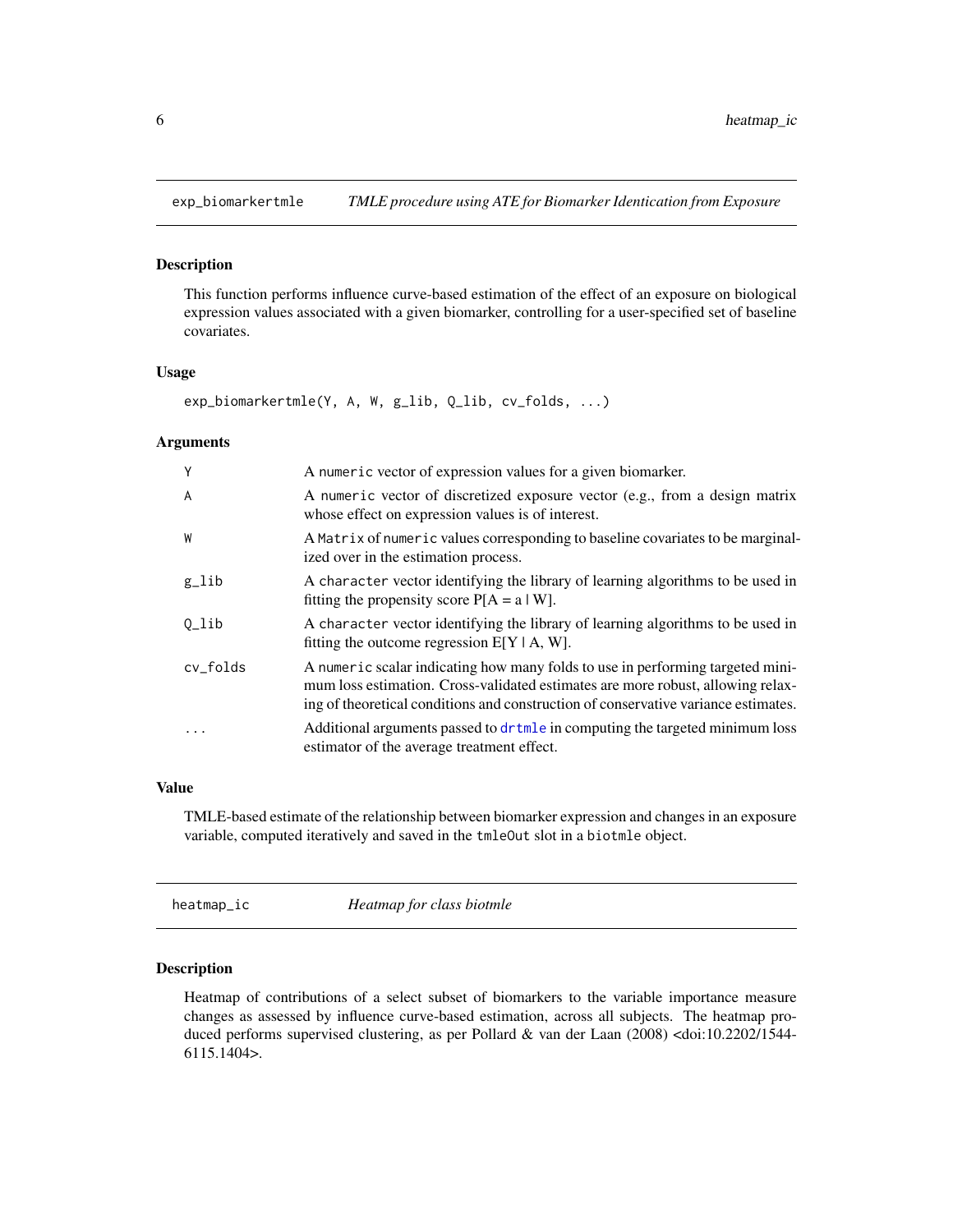# heatmap\_ic 7

#### Usage

heatmap\_ic(x, ..., design, FDRcutoff =  $0.25$ , type = c("top", "all"), top = 25)

#### **Arguments**

| X         | Object of class biotmle as produced by an appropriate call to biomarkertmle.                                                        |
|-----------|-------------------------------------------------------------------------------------------------------------------------------------|
| $\cdots$  | additional arguments passed to superheat:: superheat as necessary                                                                   |
| design    | A vector giving the contrast to be displayed in the heatmap.                                                                        |
| FDRcutoff | Cutoff to be used in controlling the False Discovery Rate.                                                                          |
| type      | A character describing whether to plot only a top number (as defined by FDR-<br>corrected p-value) of biomarkers or all biomarkers. |
| top       | Number of identified biomarkers to plot in the heatmap.                                                                             |

#### Value

heatmap (from **superheat**) using hierarchical clustering to plot the changes in the variable importance measure for all subjects across a specified top number of biomarkers.

```
## Not run:
library(dplyr)
library(biotmleData)
library(SummarizedExperiment)
data(illuminaData)
colData(illuminaData) <- colData(illuminaData) %>%
  data.frame() %>%
  mutate(age = as.numeric(age > median(age))) %>%
  DataFrame()
benz_idx <- which(names(colData(illuminaData)) %in% "benzene")
biomarkerTMLEout <- biomarkertmle(
  se = illuminaData,
  varInt = benz_idx,
  bppar_type = BiocParallel::SerialParam(),
  g<sub>-</sub>lib = c("SL.mean", "SL.glm"),
  Q_lib = c("SL.mean", "SL.glm")
\mathcal{L}limmaTMLEout <- modtest_ic(biotmle = biomarkerTMLEout)
heatmap_ic(x = 1immaTMLEout, design = design, FDRcutoff = 0.05, top = 10)
## End(Not run)
```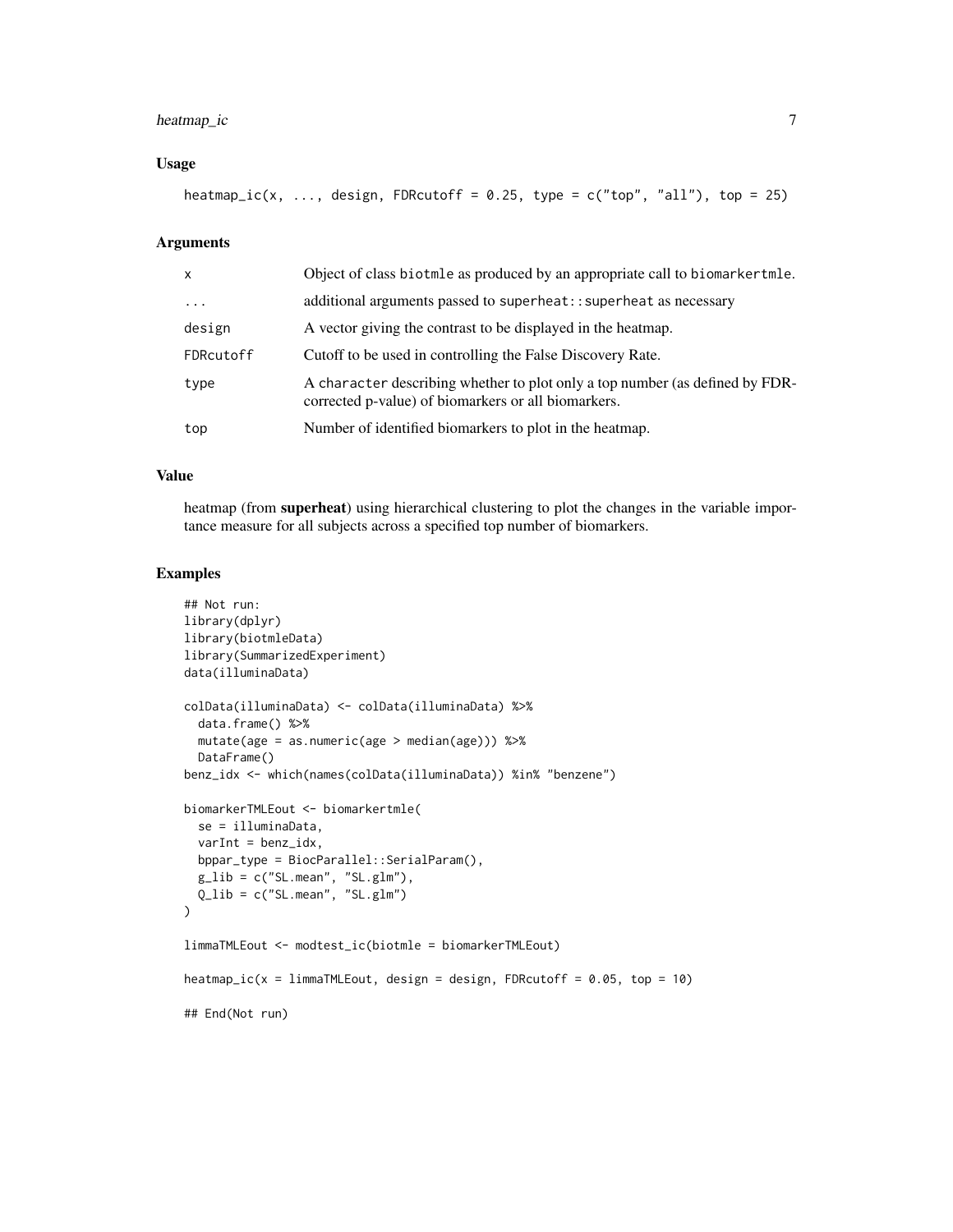<span id="page-7-0"></span>

Performs variance shrinkage via application of an empirical Bayes procedure (of LIMMA) on the observed data after a transformation moving the data to influence function space, based on the average treatment effect parameter.

#### Usage

```
modtest_ic(biotmle, adjust = "BH", pval_type = c("normal", "logistic"), ...)
```
# Arguments

| biotmle   | biotmle object as generated by biomarkertmle                                                                                                                                                                                                                                                                                                                  |
|-----------|---------------------------------------------------------------------------------------------------------------------------------------------------------------------------------------------------------------------------------------------------------------------------------------------------------------------------------------------------------------|
| adjust    | the multiple testing correction to be applied to p-values that are generated from<br>the moderated tests. The recommended (default) method is that of Benjamini<br>and Hochberg. See topTable for a list of appropriate methods.                                                                                                                              |
| pval_type | The reference distribution to be used for computing the p-value. Those based on<br>the normal approximation tend to provide misleading inference when working<br>with moderately sized (finite) samples. Use of the logistic distribution has been<br>found to empirically improve performance in settings where multiple hypothesis<br>testing is a concern. |
|           | Other arguments passed to topTable.                                                                                                                                                                                                                                                                                                                           |
|           |                                                                                                                                                                                                                                                                                                                                                               |

# Value

biotmle object containing the results of applying both [lmFit](#page-0-0) and [topTable](#page-0-0).

```
library(dplyr)
library(biotmleData)
library(SuperLearner)
library(SummarizedExperiment)
data(illuminaData)
colData(illuminaData) <- colData(illuminaData) %>%
  data.frame() %>%
  dplyr::mutate(age = as.numeric(age > median(age))) %>%
  DataFrame()
benz_idx <- which(names(colData(illuminaData)) %in% "benzene")
biomarkerTMLEout <- biomarkertmle(
  se = illuminaData[1:2, ],
  varInt = benz_idx,
  bppar_type = BiocParallel::SerialParam(),
```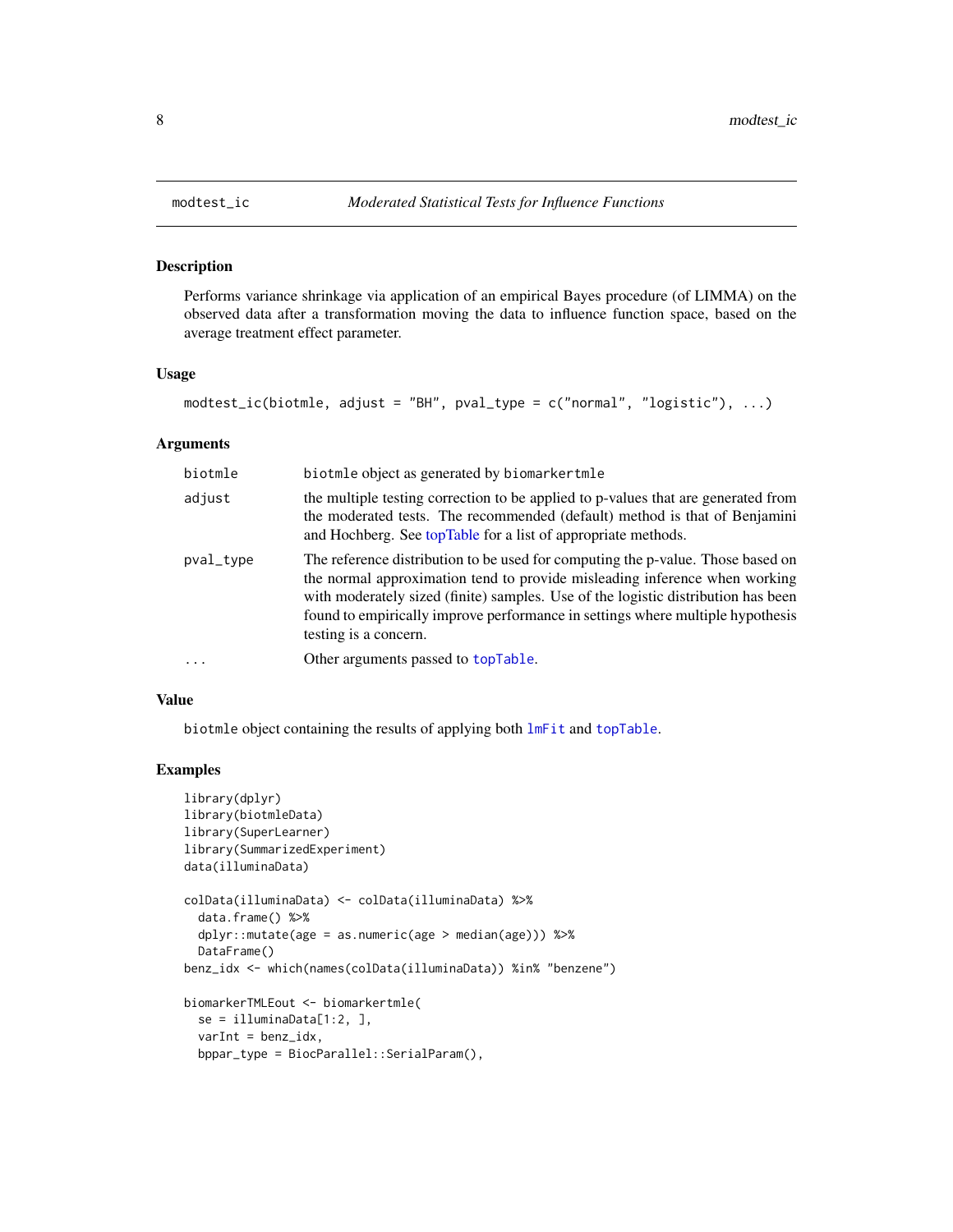# <span id="page-8-0"></span>plot.bioTMLE 9

```
g<sub>-</sub>lib = c("SL.mean", "SL.glm"),
  Q_{\text{l}}ib = c("SL.mean", "SL.glm")
)
limmaTMLEout <- modtest_ic(biotmle = biomarkerTMLEout)
```

| plot.bioTMLE |  | Plot p-values from moderated statistical tests for class biotmle |  |
|--------------|--|------------------------------------------------------------------|--|
|--------------|--|------------------------------------------------------------------|--|

# Description

Histogram of raw or FDR-adjusted p-values from the moderated t-test.

# Usage

## S3 method for class 'bioTMLE'  $plot(x, ..., type = "pvals_andj")$ 

#### Arguments

| $\mathsf{X}$ | object of class biotmle as produced by an appropriate call to biomarker tmle      |
|--------------|-----------------------------------------------------------------------------------|
| .            | additional arguments passed plot as necessary                                     |
| type         | character describing whether to provide a plot of unadjusted or adjusted p-values |
|              | (adjustment performed via Benjamini-Hochberg)                                     |

#### Value

object of class ggplot containing a histogram of the raw or Benjamini-Hochberg corrected p-values (depending on user input).

```
## Not run:
library(dplyr)
library(biotmleData)
library(SuperLearner)
library(SummarizedExperiment)
data(illuminaData)
colData(illuminaData) <- colData(illuminaData) %>%
  data.frame() %>%
  mutate(age = as.numeric(age > median(age))) %>%
  DataFrame()
benz_idx <- which(names(colData(illuminaData)) %in% "benzene")
biomarkerTMLEout <- biomarkertmle(
  se = illuminaData,
  varInt = benz_idx,
  bppar_type = BiocParallel::SerialParam(),
```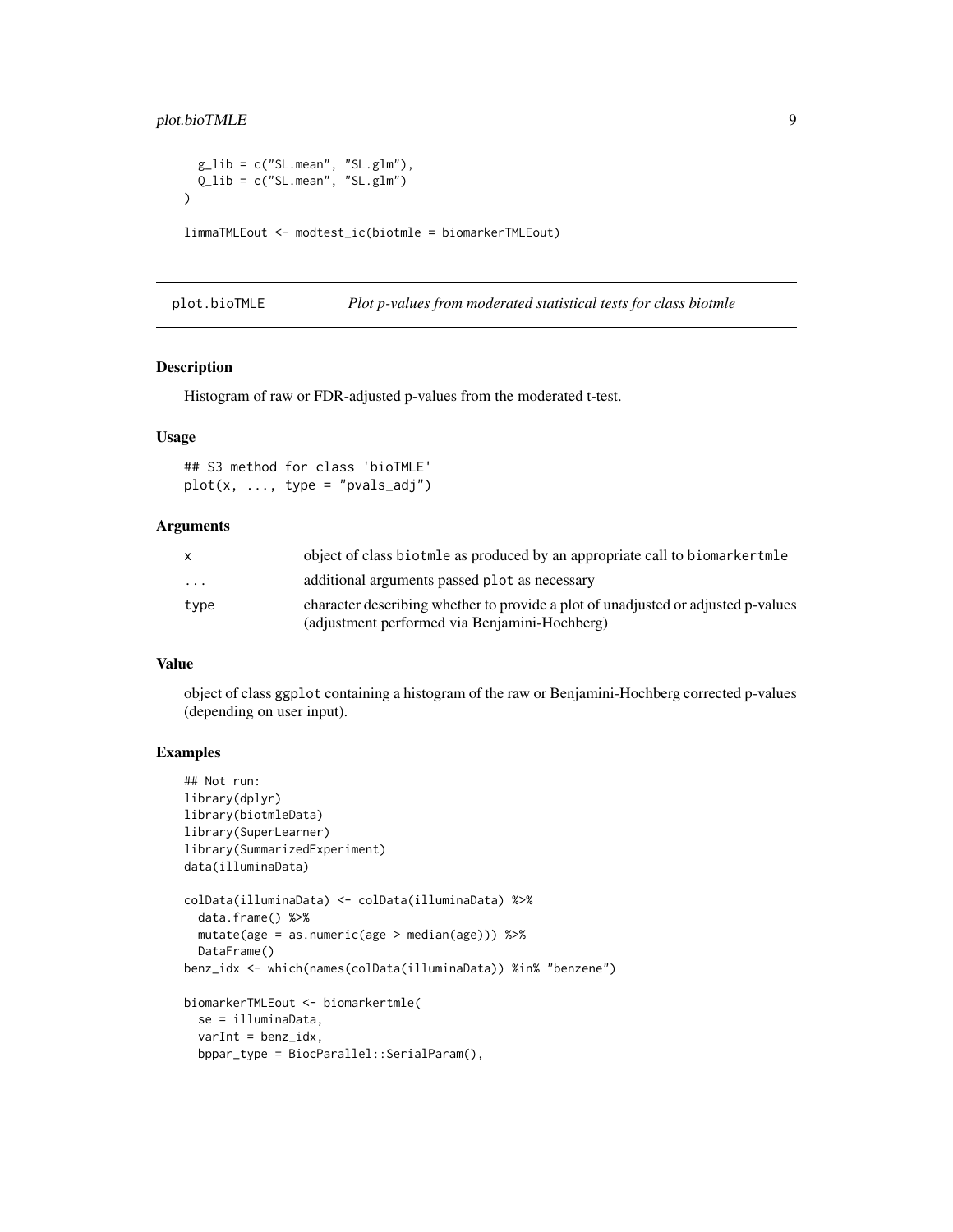```
g<sub>1ib</sub> = c("SL.mean", "SL.g1m"),
  Q_lib = c("SL.mean", "SL.glm")
\mathcal{L}limmaTMLEout <- modtest_ic(biotmle = biomarkerTMLEout)
plot(x = limmaTMLEout, type = "pvals_adj")
## End(Not run)
```

| rnaseq_ic | Utility for using voom transformation with TMLE for biomarker dis- |
|-----------|--------------------------------------------------------------------|
|           | covery                                                             |

This function prepares next-generation sequencing data (counts) for use with the biomarker TMLE procedure by invoking the voom transform of limma.

#### Usage

rnaseq\_ic(biotmle, weights = TRUE, ...)

#### Arguments

| biotmle                 | A bioTMLE object containing next-generation sequencing count data in its "as-<br>says" slot. |
|-------------------------|----------------------------------------------------------------------------------------------|
| weights                 | A logical indicating whether to return quality weights of samples in the output<br>object.   |
| $\cdot$ $\cdot$ $\cdot$ | Other arguments to be passed to voom or voom With Quality Weights as appro-<br>priate.       |

# Value

EList object containing voom-transformed expression measures of count data (actually, the meanvariance trend) in the "E" slot, to be passed into the biomarker TMLE procedure.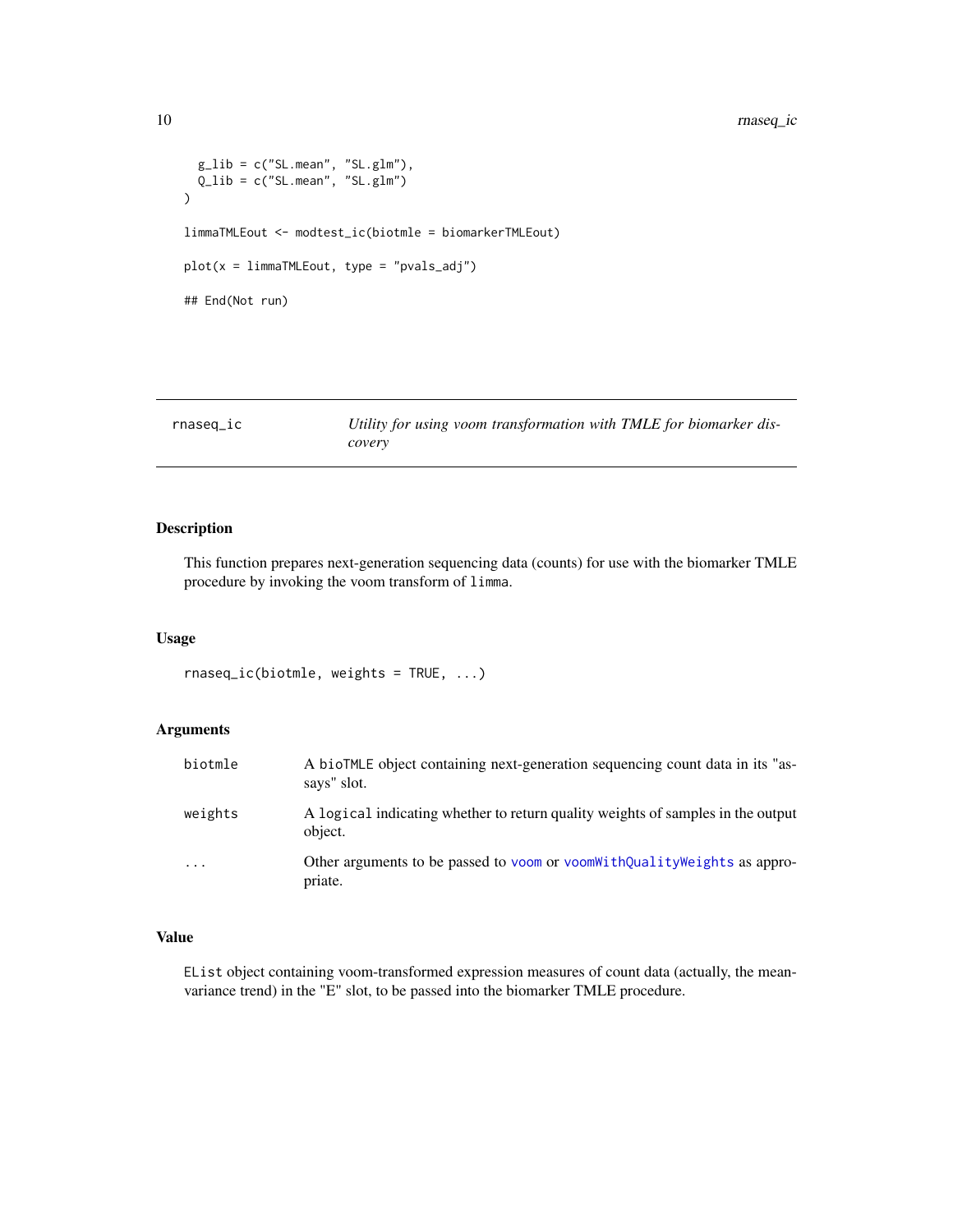<span id="page-10-0"></span>

Accessor for Results of Moderated Influence Function Hypothesis Testing

#### Usage

toptable(object)

# Arguments

object S4 object of class bioTMLE.

# Value

contents of topTable slot of object of class biotmle.

volcano\_ic *Volcano plot for class biotmle*

#### Description

Volcano plot of the log-changes in the target causal paramter against the log raw p-values from the moderated t-test.

#### Usage

 $volcano\_ic(biotmle, ate\_bound = 1, pval\_bound = 0.2)$ 

# Arguments

| biotmle    | object of class biotmle as produced by an appropriate call to biomarker tmle                                                                                                                                                                    |
|------------|-------------------------------------------------------------------------------------------------------------------------------------------------------------------------------------------------------------------------------------------------|
| ate_bound  | A numeric indicating the highest magnitude of the average treatment effect to<br>be colored on the x-axis of the volcano plot; this limits the observations to be<br>considered differentially expressed to those in a user-specified interval. |
| pval_bound | A numeric indicating the largest corrected p-value to be colored on the y-axis of<br>the volcano plot; this limits observations considered as differentially expressed<br>to those in a user-specified interval.                                |

#### Value

object of class ggplot containing a standard volcano plot of the log-fold change in the causal target parameter against the raw log p-value computed from the moderated tests in modtest\_ic.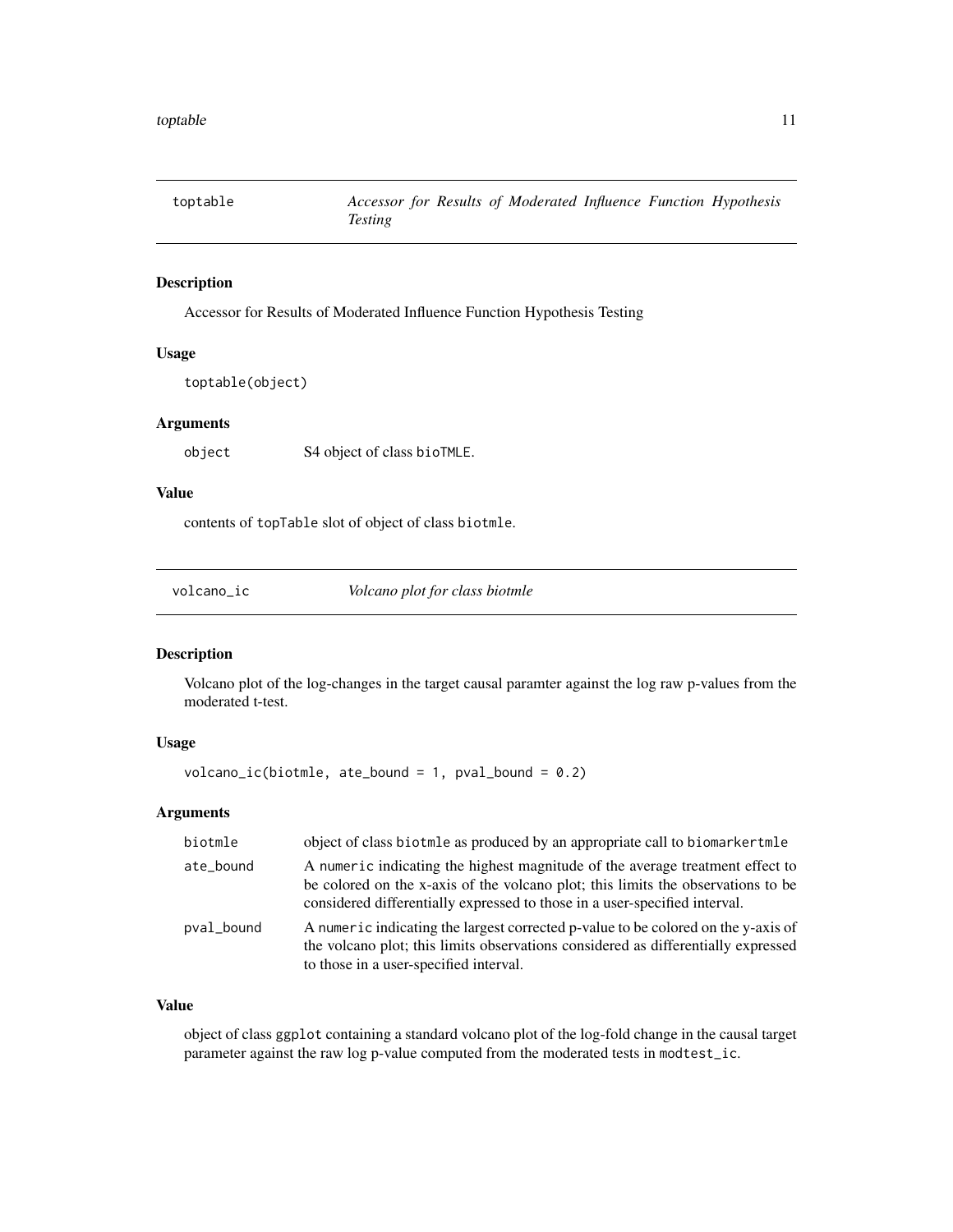```
## Not run:
library(dplyr)
library(biotmleData)
library(SuperLearner)
library(SummarizedExperiment)
data(illuminaData)
colData(illuminaData) <- colData(illuminaData) %>%
  data.frame() %>%
  mutate(age = as.numeric(age > median(age))) %>%
  DataFrame()
benz_idx <- which(names(colData(illuminaData)) %in% "benzene")
biomarkerTMLEout <- biomarkertmle(
  se = illuminaData,
  varInt = benz_idx,
  bppar_type = BiocParallel::SerialParam(),
  g<sub>1ib</sub> = c("SL.mean", "SL.glm"),
  Q_lib = c("SL.mean", "SL.glm")
\overline{)}limmaTMLEout <- modtest_ic(biotmle = biomarkerTMLEout)
volcano_ic(biotmle = limmaTMLEout)
## End(Not run)
```